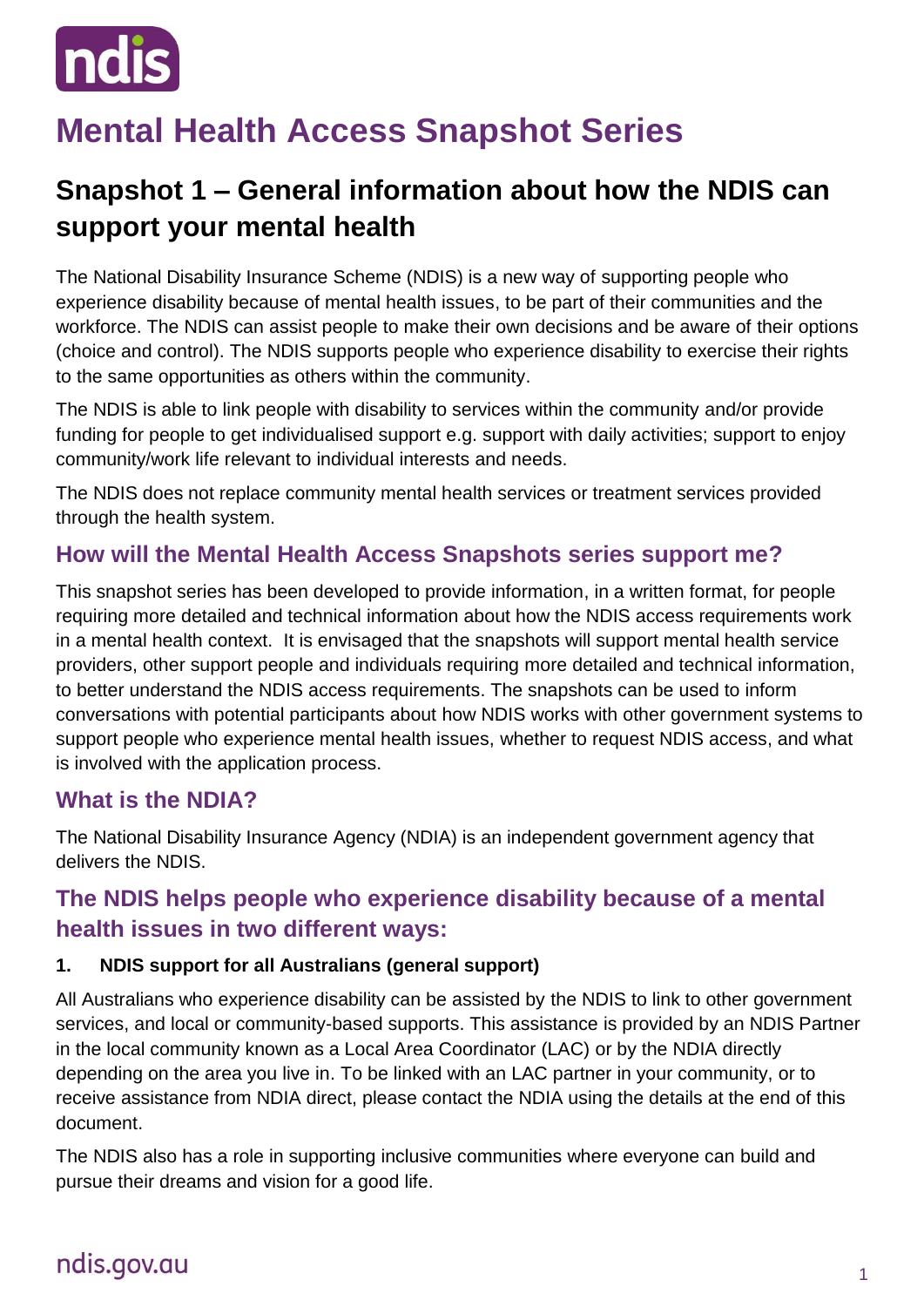

Snapshot 5 provides more details of how the NDIS works with other services to support your mental health.

#### **2. NDIS individualised support**

An individualised NDIS package (known as an NDIS plan) is suited to people with severe and persistent mental health issues (that will likely remain across the person's lifetime and significantly affect day-to-day life). An individualised NDIS plan may include mainstream supports (services provided by other government systems), informal supports (assistance from family, friends, carers and community) and funded support from the NDIS. NDIS funded supports generally provide assistance to carry out daily activities which are part of your community life and work e.g. support to get up and dressed, have breakfast and go to work or head out to your planned activities.

To receive individualised support from the NDIS you must first apply to access the NDIS. When a person is granted access to the NDIS they become an NDIS participant. Snapshots 2-4 provide more details of the access requirements.

## **How do I know whether general support or individualised support is best for me?**

If your disability is likely to remain and will keep having a major impact on your capacity to carry out everyday tasks on a day-to-day basis without support, you may be eligible for an individualised NDIS plan and you should request access to the scheme. Otherwise you may be better suited to requesting general support from NDIS to assist you to connect to other community and government services.

If you are currently receiving mental health services, it may be best to talk your current service provider first. You and the provider can talk about which type of support best suits your needs. If you decide to apply for individualised NDIS support, your provider may be able to discuss with you the best time to apply and assist you with your request to access the NDIS. They can also discuss with you what may happen to your existing supports.

If you don't have a provider who can assist with the information you require, contact the NDIA. If an LAC is available in your local area, the NDIA will put you in touch with your local LAC who can link you to community and mainstream services and/or assist you to request access to individualised NDIS support. If an LAC is not yet available in your area the NDIA will provide assistance.

More information about accessing the NDIS can be found at the [reimagine today website](http://reimagine.today/) a resource to support people living with mental health issues to navigate the NDIS.

## **How does the NDIA decide who will become an NDIS participant (access individualised funding and have an NDIS plan)?**

People who experience disability because of mental health issues, and are likely to be eligible for individualised NDIS support will:

- have explored treatment options as indicated by your clinician, to resolve the mental health issues (clinical recovery) and any ongoing treatment is recovery oriented; and
- be likely to need lifelong support to participate in the community and/or work.

Everybody else will have access to support from LACs to receive help in connecting to mainstream and community services.

# ndis.gov.au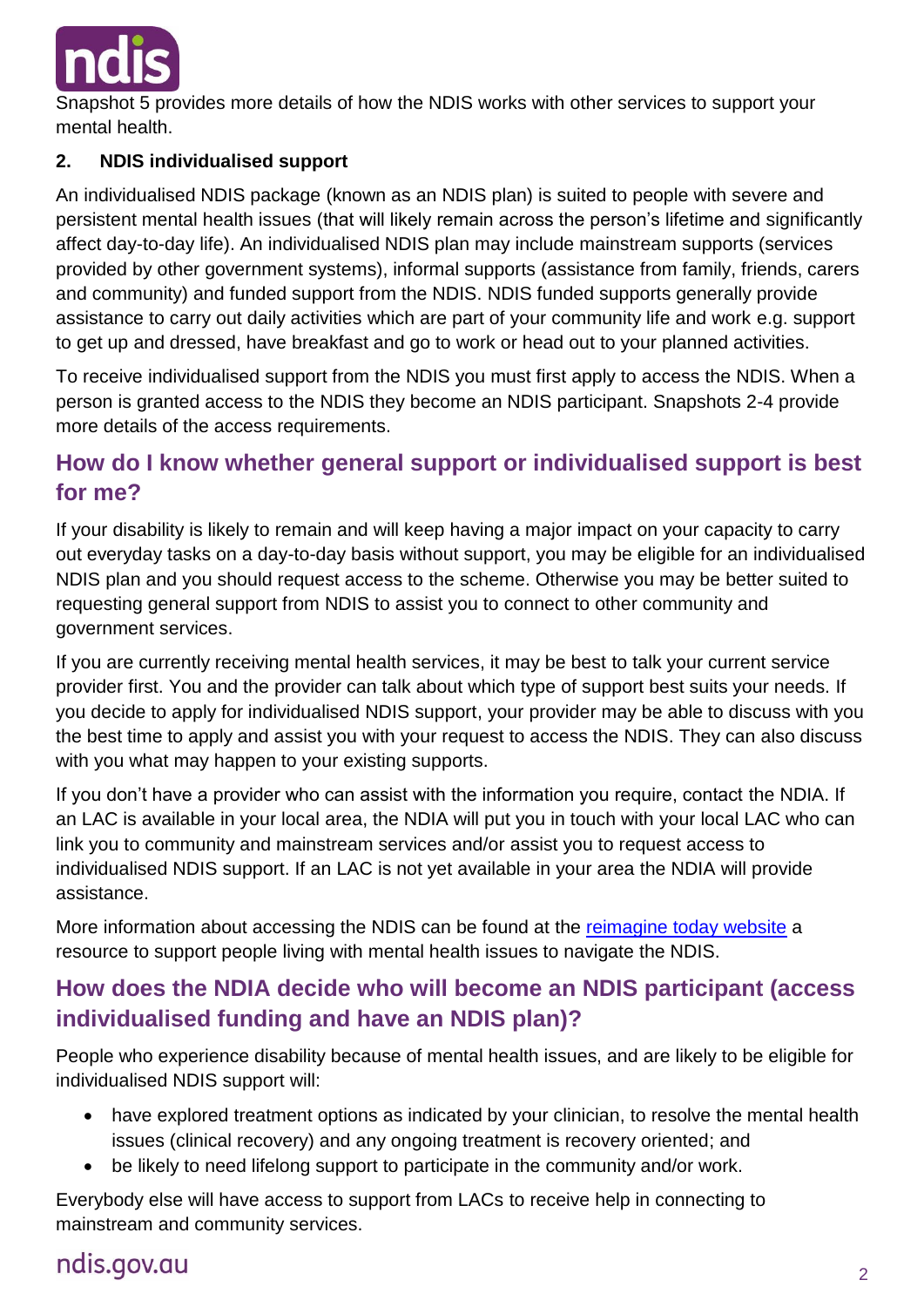

Snapshots 2 – 4 provide more detailed information about the access criteria.

## **What do you mean by 'likely requires lifelong support to participate in community and/or work life'?**

People who are eligible for an individualised NDIS plan generally need assistance (and will continue to need assistance throughout their life) to carry out key everyday tasks in at least one these areas:

- communication
- social interaction
- learning
- mobility
- self-care
- self-management

Assistance includes things like physical assistance, guidance, supervision or prompting. To qualify for individualised support a person will:

- usually not be able to do most tasks within one of the areas listed above; and
- without support, have substantially reduced capacity to function in one of these areas.

Importantly the NDIA looks at both what a person can and cannot do. For example, someone who has substantially reduced capacity in self-management may be able manage their own small budget for incidental expenses but need another person's assistance to make major life/financial decisions and budget.

## **How does NDIS support mental health recovery?**

The founding principles underpinning the NDIS are similar to the principles of mental health recovery.

The NDIA defines recovery as "achieving an optimal state of personal, social and emotional wellbeing, as defined by each individual, whilst living with or recovering from mental health issues".

NDIS supports recovery and will tailor a support package to individual needs. If eligible for individualised NDIS support, it is anticipated that you will be provided with a commitment to lifetime support with your ongoing recovery journey.

## **What evidence do I need to provide to request access to the NDIS?**

The NDIA accepts evidence in the way you chose to send it. Useful information includes:

- past and current treatment/interventions you have undertaken (including information about planned treatment/interventions)
- assessment forms (e.g. application for Disability Support Pension) completed by your support provider or clinician; and
- how your disability affects you on a day-to-day basis, which can include functional assessments such as World Health Organisation Disability Assessment Schedule (WHODAS) and Life Skills Profile 16 (LSP-16).

# ndis.gov.au